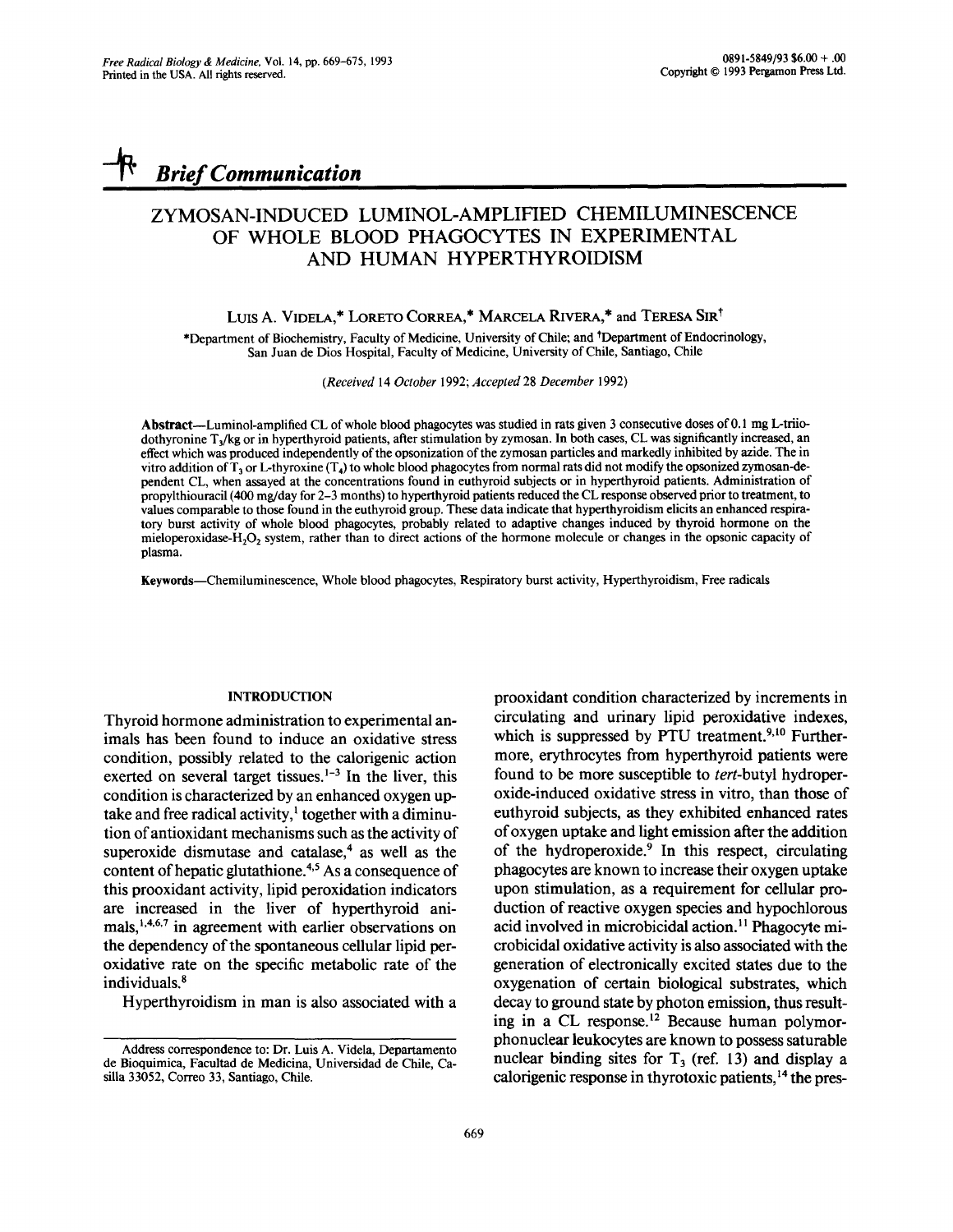| Table 1. Age, Hematologic Parameters and Serum Thyroid         |  |  |  |
|----------------------------------------------------------------|--|--|--|
| Hormone Levels in Euthyroid Subjects and Hyperthyroid Patients |  |  |  |

| Parameters                                         | Euthyroid<br>subjects<br>$(n = 15)$ | Hyperthyroid<br>patients<br>$(n = 15)$ |
|----------------------------------------------------|-------------------------------------|----------------------------------------|
| Age (years)                                        | $30 \pm 2$                          | $33 + 2$                               |
| Hemoglobin (g/dl)                                  | $14.3 \pm 0.3$                      | $13.7 \pm 0.3$                         |
| Hematocrit (%)                                     | $43 + 1$                            | $42 \pm 1$                             |
| Red blood cell count                               |                                     |                                        |
| (cells/mm <sup>3</sup> ) $\times$ 10 <sup>-6</sup> | $5.0 \pm 0.1$                       | $4.8 \pm 0.1$                          |
| White blood cell count                             |                                     |                                        |
| (cells/mm <sup>3</sup> )                           | $5973 + 325$                        | $6273 + 352$                           |
| Phagocyte count <sup>a</sup>                       |                                     |                                        |
| (cells/mm <sup>3</sup> )                           | $3873 \pm 259$                      | $3720 \pm 287$                         |
| Serum $T_1^b$ (ng/dl)                              | $143 \pm 10$                        | $513 \pm 38^{\circ}$                   |
| (pmol/phagocyte) $\times 10^6$                     | $0.24 \pm 0.02$                     | $0.89 \pm 0.08$ <sup>d</sup>           |
| Serum $T_4^c(\mu g/dl)$                            | $8.6 \pm 0.3$                       | $20.1 \pm 0.9^d$                       |
| (pmol/phagocyte) $\times 10^6$                     | $12.7 \pm 0.9$                      | $30.3 + 2.2d$                          |

a Polymorphonuclear leukocytes plus monocytes.

<sup>b</sup> Normal range: 65-185 ng T<sub>3</sub>/dl [0.11-0.31 (pmol/phagocyte)  $\times$ 106].

 $\sim$  Normal range: 4.5-11.5  $\mu$ g T<sub>4</sub>/dl [6.5-16.6 (pmol/phagocyte)  $\times$ 106].

 $\sigma$   $p$  < 0.05, compared to values in the euthyroid group.

ent work was undertaken in order to evaluate the influence of hyperthyroidism on phagocyte respiratory burst metabolism. For this purpose, zymosan-induced luminol-amplified CL was measured as an in-

# MATERIALS AND METHODS

#### *Animals*

Female Sprague Dawley rats (Instituto de Salud Pública, Santiago, Chile) weighing  $284 \pm 8$  g (n = 37) were fed ad libitum and received daily ip injections of either  $T_3$  (0.1 mg Na-L-T<sub>3</sub>/kg for 3 consecutive days) or equivalent volumes of  $T_3$  diluent (0.1 N NaOH) (controls).<sup>1</sup> After treatment, serum  $T_3$  levels measured by the Gamma Coat<sup>TM</sup>  $[$ <sup>125</sup>I]T<sub>3</sub> Radioimmunoassay Kit (Baxter Healthcare Corp., Cambridge, MA) were significantly increased, expressed either as ng/dl (controls,  $46 \pm 4$  [n = 9]; T<sub>3</sub>-treated rats,  $287 \pm 35$  [n = 9];  $p < 0.05$ ) or as (pmol/phagocyte)  $\times 10^6$  (controls,  $0.092 \pm 0.004$  [n = 9]; T<sub>3</sub>-treated rats,  $0.582 \pm$ 0.052 [ $n = 9$ ];  $p < 0.05$ ). Phagocyte (polymorphonuclear leukocytes plus monocytes) count: (controls,  $3738 \pm 347$  cells/mm<sup>3</sup> [n = 9]; T<sub>3</sub>-treated rats, 3700  $\pm$ 431 [ $n = 9$ ];  $p > 0.05$ ). In these conditions, the rectal temperature of hyperthyroid animals (measured with a thermocoupla Cole-Parmer model 8112-20, Cole-



Fig. 1. Effect of the in vivo T<sub>3</sub> treatment (0.1 mg/kg for three consecutive days) on the opsonized zymosan-induced luminol-amplified light emission of whole blood phagocytes in the rat. Results are expressed either as relative chemiluminescence  $(I_t/I_0)(A)$ , integrated  $I_1/I_0$  (0-30 min) (B), or as maximal chemiluminescence (C). Values shown represent the means  $\pm$  SE for four control rats and five  $T_3$ -treated animals. Significance of the effect of  $T_3$  treatment compared to controls,  $p < 0.05$ .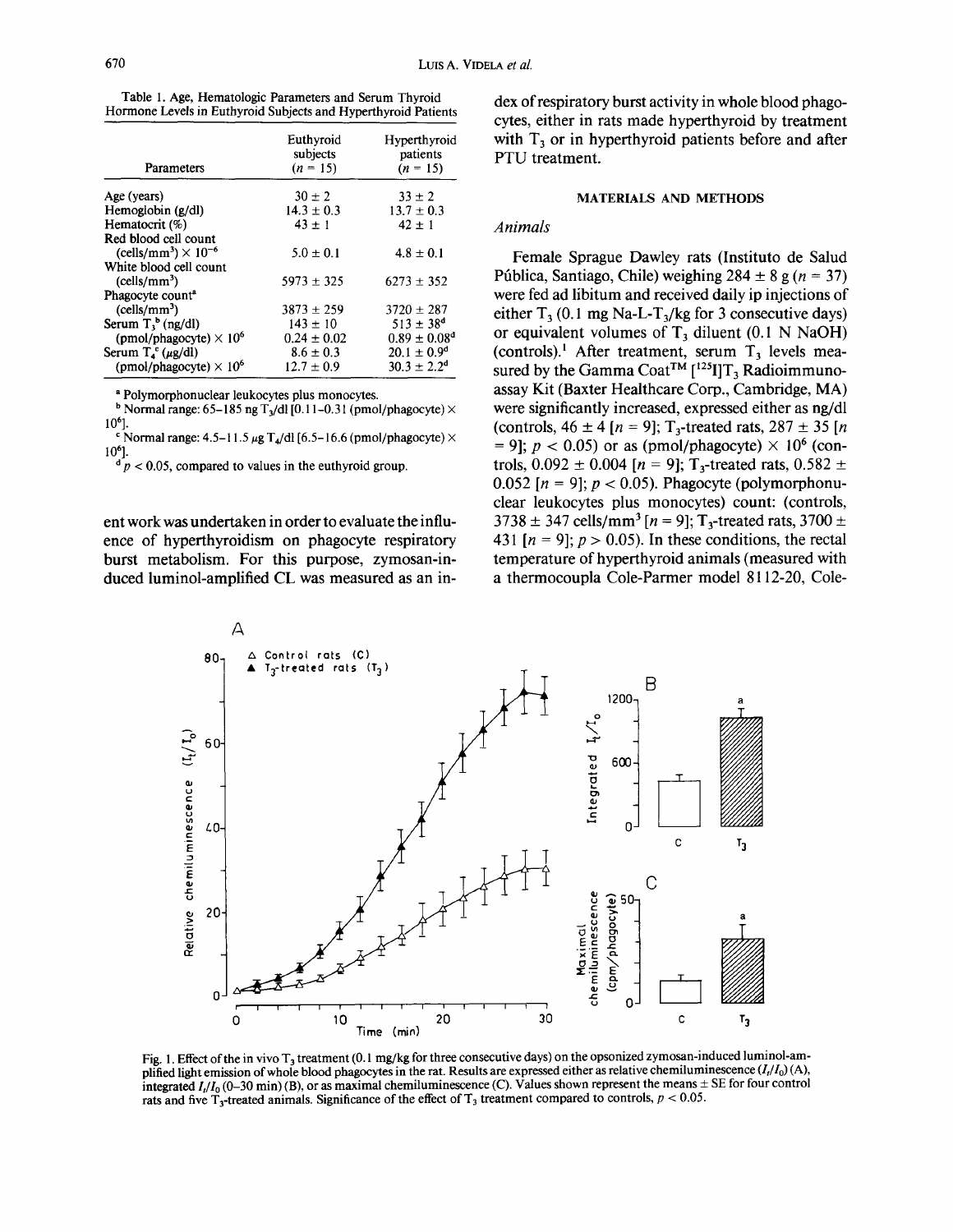

Fig. 2. Effect of the in vitro addition of azide in the  $1-750 \mu M$  range on the opsonized zymosan-induced luminol-amplified integrated chemiluminescence (0-30 min) of whole blood phagocytes from control rats ( $n = 5$ ) and T<sub>3</sub>-treated animals ( $n = 4$ ) (0.1 mg/kg for three consecutive days). Values shown correspond to means  $\pm$  SE. Significance of the effect of azide at the different concentrations used compared to measurements in the absence of azide,  $p < 0.05$ .

Parmer Instrument Co., Chicago, IL) was significantly enhanced compared to controls (control rats,  $36.7 \pm 0.7$ °C [n = 9]; T<sub>3</sub>-treated animals,  $38.4 \pm 0.1$  $[n = 9]$ ;  $p < 0.05$ ), suggesting a T<sub>3</sub>-induced thermogenie state.

## *Patients*

The study comprised 30 subjects (Table 1) referred to the Department of Endocrinology, San Juan de Dios Hospital (Santiago, Chile). Subjects with cardiac failure, thyroid storm or prestorm, immunologic alterations, hemolytic anemia, previous hepatic disease or positive HBsAg, drug hypersensitivity, alcohol or drug abuse history, cigarette smoking, or any other concomitant disease, were not included. A complete clinical history, a physical examination and laboratory tests, including hematologic parameters and serum  $T_3$  and  $T_4$  levels, were performed (Table 1). Serum  $T_3$  and  $T_4$  levels were determined with Radioimmunoassay Kits (Baxter Healthcare Corp., Cambridge, MA) in samples from each subject run in duplicate. Subjects were classified as hyperthyroid ( $n =$ 15; 12 women and 3 men) or euthyroid ( $n = 15$ ; 11 women and 4 men) according to clinical criteria and their respective hormone levels in serum (Table 1). From the initial hyperthyroid group, a second evaluation was carried out in five patients after PTU treatment (400 mg/day for 2-3 months), antithyroid drug

which was withdrawn at least 24 h before sampling. An informed consent was obtained from all subjects and the investigation was approved by the Committee of Ethics, Culture and History of the Faculty of Medicine, University of Chile.

# *Chemiluminescence*

Blood samples from experimental animals (cardiac puncture) and human subjects were obtained with heparinized plastic syringes and were processed immediately. Plasma, obtained by centrifugation of blood aliquots at  $2500 \times g$  for 10 min at 4°C, was used to opsonize zymosan  $(OZ)$ , as described by Allen et al.<sup>15</sup> Non-opsonized zymosan (NOZ) was prepared by the same procedure,<sup>15</sup> except that plasma was replaced by an equivalent volume of CVB pH 7.25, containing 130 mM NaCI, 4.3 mM KC1, 5 mM sodium 5,5 diethylbarbiturate,  $0.5$  mM MgCl<sub>2</sub>,  $0.45$  mM CaCl<sub>2</sub>, 1 mg/ml albumin and 5.6 mM D-glucose, previously sterilized by filtration.<sup>15</sup> Both OZ and NOZ were resuspended in CVB to give a final concentration of 2.5 mg/ml.

Visible CL was measured in a Beckman LS-6000TA liquid scintillation spectrometer, using single photon monitoring (Beckman Instruments Corp., Fullerton, CA), at 23-24°C. Measurements were carried out in a reaction medium (final volume of 2.0 ml) containing CVB, 0.05 ml of 0.8 mM luminol and 0.01 ml of whole blood. The reaction was started by the addition of 0.05 ml of 2.5 mg/ml OZ or NOZ (time zero), and light emission was recorded at 2 min intervals until peak values were observed. Backgrounds consisting of CVB alone or in the presence of either luminol, whole blood, zymosan, or luminol plus zymosan did not emit light, except for that containing luminol plus whole blood, which was subtracted from the values obtained in the complete reaction medium. Zymosan-induced luminol-amplified light emission from whole blood phagocytes was expressed either as relative CL (light emission at any given time  $t(I_t)$  over that at time zero  $(I_0)$ , integrated  $I_t/I_0$  (area under the time curves of  $I_t/I_0$  between 0-30 min (in animal studies using OZ), 0-50 min (in human studies using  $OZ$ ) and 0-70 min (in human studies using NOZ), or maximal CL in cpm/phagocyte.

Studies on the influence of sodium azide (1-750  $\mu$ M) on the OZ-induced luminol-amplified CL of whole blood phagocytes were carried out in samples from control rats and  $T<sub>3</sub>$  treated animals. The influence of the in vitro addition of  $T_3$  and  $T_4$  on whole blood phagocyte CL was assessed in a separate group of control rats. For this purpose, experiments were carried out in the complete reaction medium de-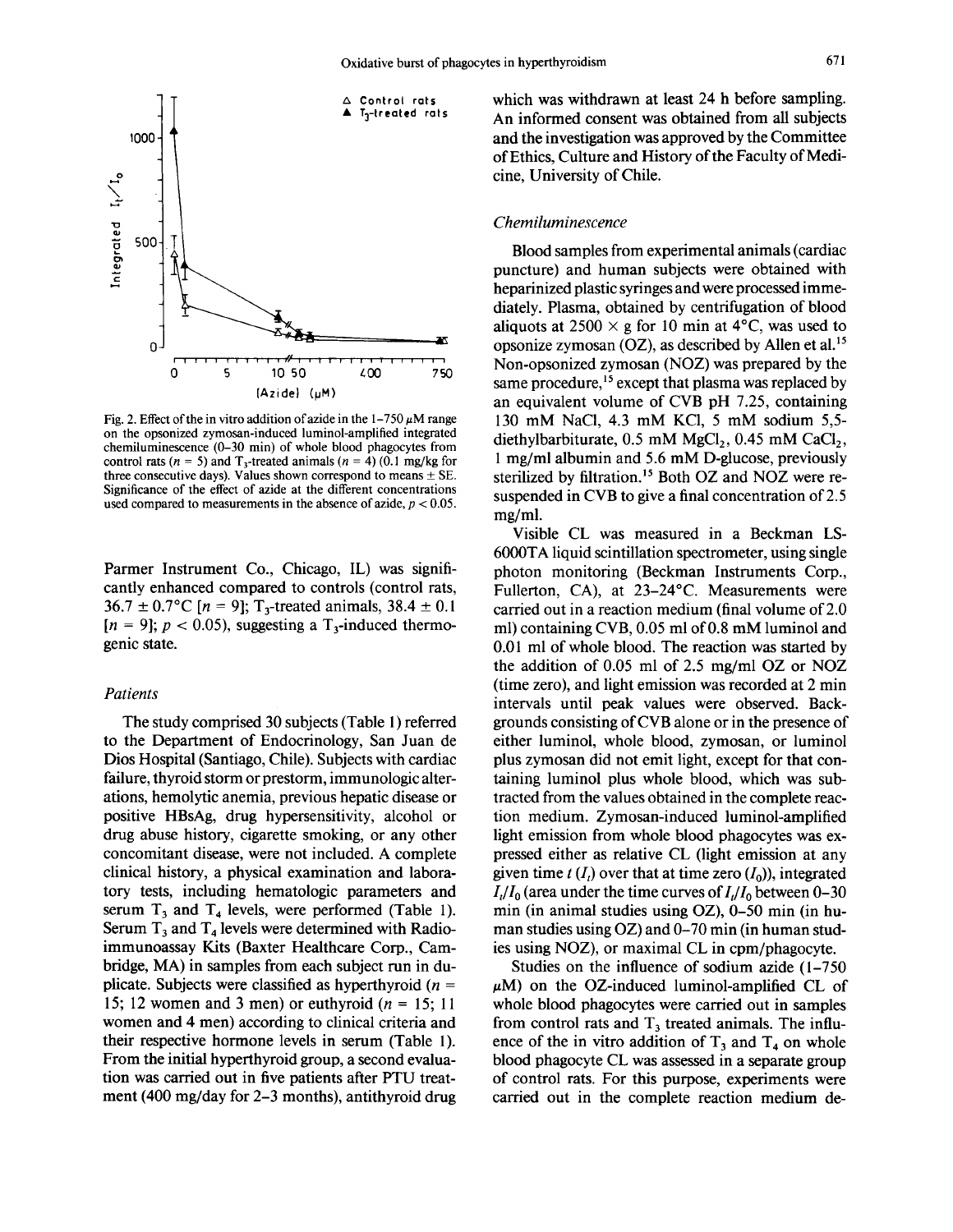

Fig. 3. Effect of the in vitro addition of  $T_3(A)$ ,  $T_4(B)$ , and  $T_3$  plus  $T_4(C)$  on the opsonized zymosan-induced luminol-amplified chemiluminescence (0-30 min) of whole blood phagocytes from normal rats. Thyroid hormones were added to the reaction medium at the picomolar concentrations shown, to give values in (pmol/phagocyte)  $\times$  10<sup>6</sup> in the ranges calculated for euthyroid subjects (E) and hyperthyroid patients (H), as described in Materials and Methods. Values shown correspond to means  $\pm$  SE for 4-14 animals per each experimental condition.

scribed above, in the absence and presence of picomolar concentrations of  $T_3$ ,  $T_4$  or  $T_3$  plus  $T_4$ , to give values in the range of those observed in euthyroid subjects (0.11-0.31 (pmol T<sub>3</sub>/phagocyte)  $\times$  10<sup>6</sup> or 6.5-16.6 (pmol  $T_{4}/$ phagocyte)  $\times$  10<sup>6</sup>) and in hyperthyroid patients (0.31–1.45 (pmol T<sub>3</sub>/phagocyte)  $\times$  10<sup>6</sup> or 16.6–45.0 (pmol T<sub>4</sub>/phagocyte)  $\times$  10<sup>6</sup>), calculated according to the respective hormones levels in serum, the phagocyte count, and assuming a hematocrit of 42% (from Table 1).

All reagents used were obtained from Sigma Chemical Co. (St. Louis, MO). Values shown correspond to the means  $\pm$  SE for the indicated number of separate observations. The significance of the differences between mean values was determined by one-way analysis of variance, using the random model.

## RESULTS AND DISCUSSION

The administration of 0.1 mg  $T_3/kg$  to fed rats for 3 consecutive days elicited an enhancement in their metabolic rate, as evidenced by the significant elevation in the rectal temperature of the animals.<sup>1,5</sup> In these conditions, OZ-induced luminol-amplified CL of whole blood phagocytes from hyperthyroid rats was significantly increased compared to control animals, expressed either as relative CL (Fig. 1A), integrated light emission (Fig. 1B) or maximal CL (Fig. 1C). Phagocyte CL stimulated by OZ in control animals and that induced by  $T_3$  treatment in vivo, were found to be drastically diminished (91% and 94%, respectively) by azide, a potent mieloperoxidase inhibi $tor<sup>16</sup>$  which does not impair cellular production of superoxide radicals or  $H_2O_2$ ,<sup>17</sup> with a median inhibitory concentration of 0.6  $\mu$ M (Fig. 2). Contrarily to the effect of the in vivo  $T_3$  treatment (Figs. 1 and 2), the addition of  $T_3$ ,  $T_4$ , or  $T_3$  plus  $T_4$ , in the concentration ranges observed in euthyroid subjects and hyperthyroid patients (Table 1), did not produce significant changes in the OZ-induced CL of whole blood phagocytes from control rats (Fig. 3). Thyroid hormones are presumably carried into phagocytes through binding sites on the plasma membrane or bound to the OZ particles, to be subsequently degraded.<sup>18</sup> These findings indicate that hyperthyroidism in the rat leads to an enhancement in the respiratory burst activity of circulating phagocytes as evaluated by the CL response. The effect does not seem to be elicited by a direct action of the hormones, which exhibit phenolic estructures suitable for free radical interactions, in agreement with the lack of prooxidant or antioxidant behaviour previously reported when assayed in biolog-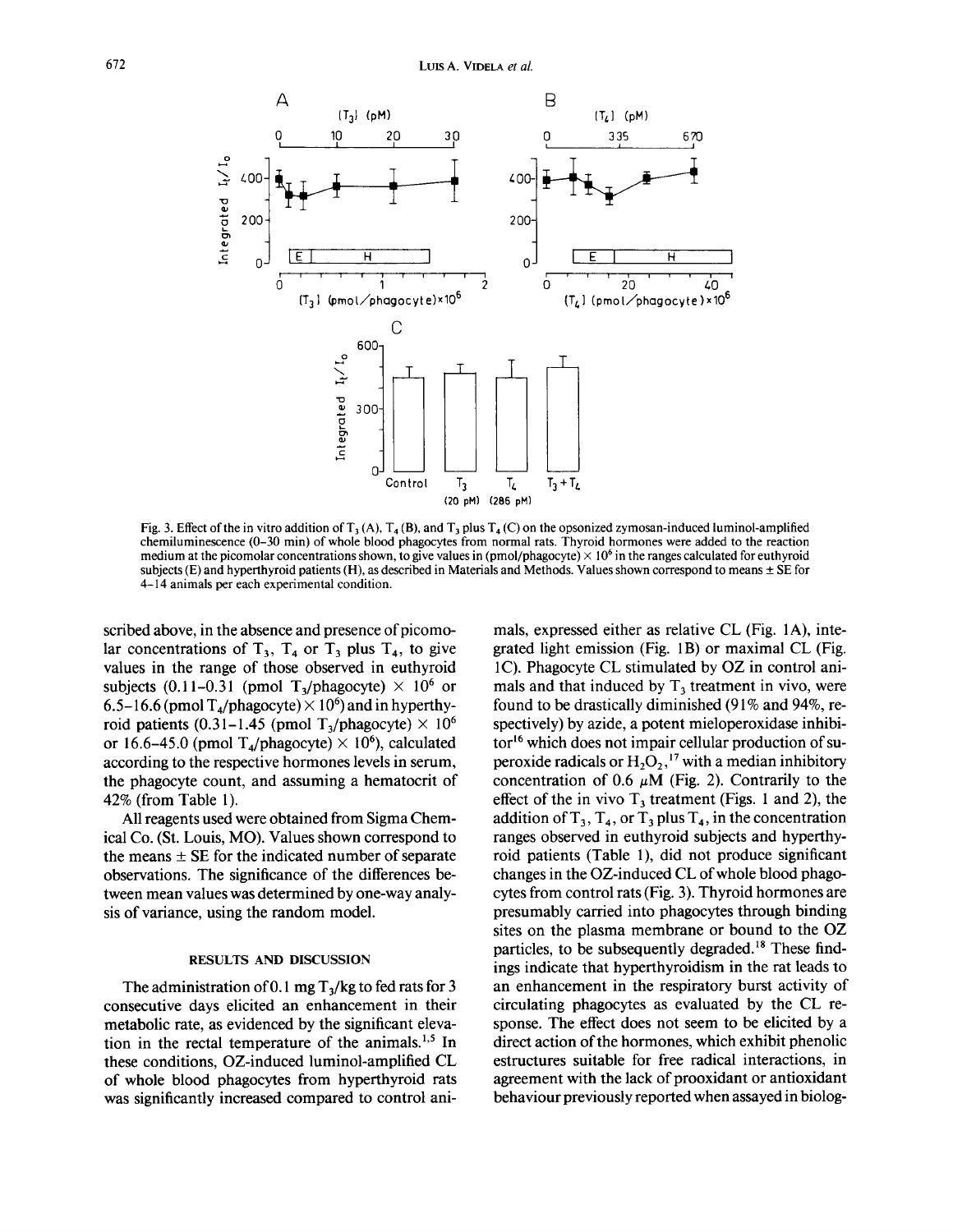

Fig. 4. Influence of hyperthyroidism on the opsonized (A) and non-opsonized (B) zymosan-induced luminol-amplified chemiluminescence from whole blood phagocytes in man. Results are expressed either as relative chemiluminescence  $(I_1/I_0)$ , integrated  $I_1/I_0$  (0-50 min in A; 0-70 min in B), or as maximal chemiluminescence. Values shown represent means  $\pm$  SE for 15 euthyroid subjects (E) and 15 hyperthyroid patients (H). Significance of the effect of hyperthyroidism compared to the euthyroid group,  $p$  $< 0.05$ .

ical systems at nanomolar concentrations. 19 It is suggested that  $T_3$ -induced respiratory burst activity in phagocytes could represent an adaptive response mediated by its interaction with nuclear binding sites.<sup>13</sup> with the mieloperoxidase- $H_2O_2$  system playing an important role in the observed increment of luminol-dependent CL.

In agreement with the studies in experimental animals, a significant increase in the respiratory burst activity of whole blood phagocytes was also found in hyperthyroid patients compared to that in euthyroid subjects (Fig. 4), in conditions of comparable values of hematologic parameters including total white blood cell and phagocyte counts (Table 1). This was

evidenced by increments in the relative, integrated and maximal luminol-dependent CL, in response to either OZ (Fig. 4A) or NOZ (Fig. 4B), an effect which was diminished by 98% by 750  $\mu$ M azide (OZ-induced integrated CL: euthyroid subjects  $(n = 15)$ ,  $2620 \pm 375$  and  $70 \pm 24$  in the absence and presence of azide, respectively;  $p < 0.05$ . Hyperthyroid patients  $(n = 15)$ , 6966  $\pm$  1095 and 85  $\pm$  16 in the absence and presence of azide, respectively;  $p < 0.05$ . Phagocyte CL induced by OZ was slightly higher than that elicited by NOZ, and maximal values were achieved at shorter times after stimulation (Fig. 4). This could be due to the fact that zymosan stimulates phagocytes by interacting with different recognition mechanisms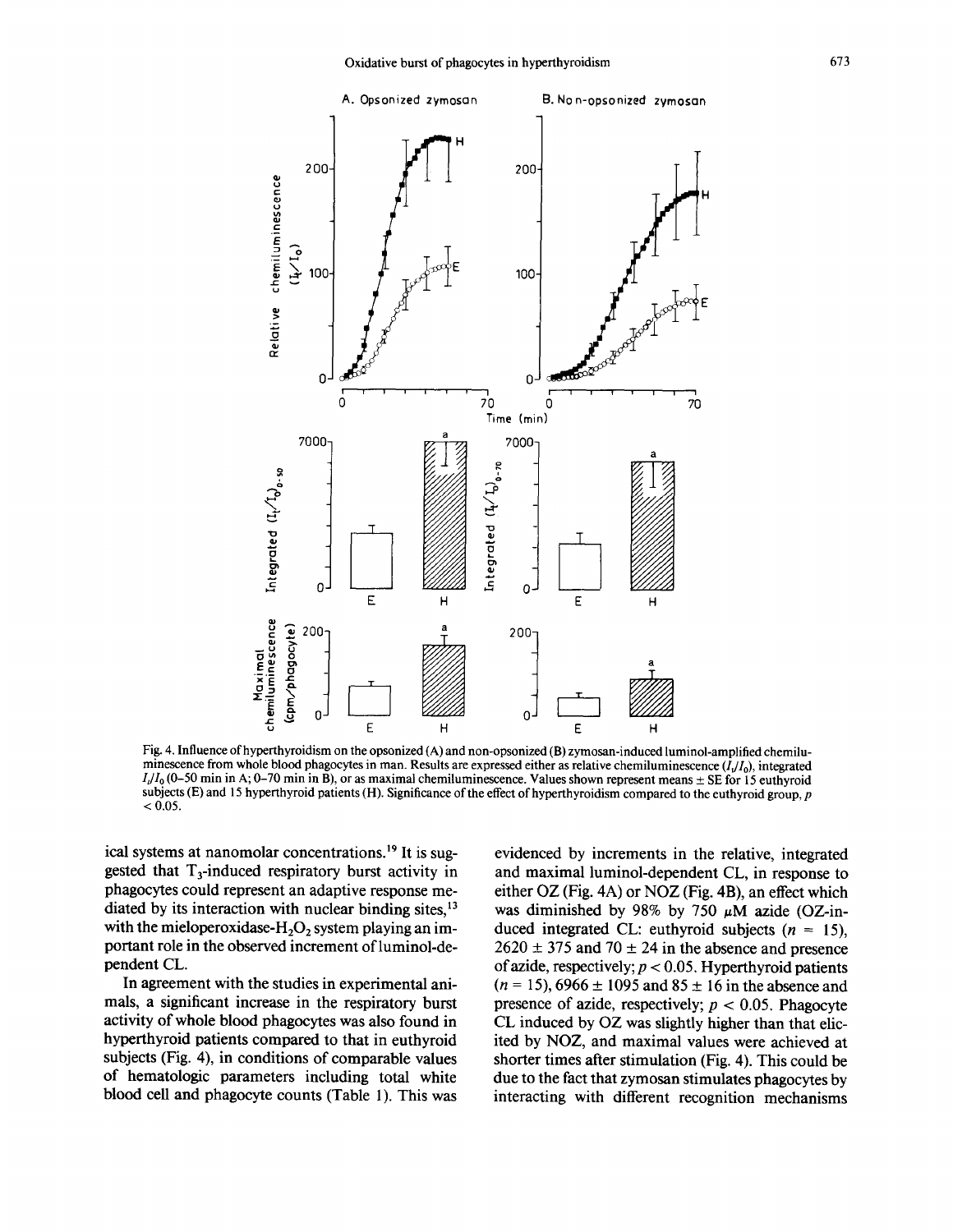

Fig. 5. Serum  $T_3$  and  $T_4$  levels, opsonized zymosan-induced luminol-amplified integrated chemiluminescence (0-50 min) and maximal light emission of whole blood phagocytes from 5 hyperthyroid patients before (B) and after (A) PTU treatment (400 mg/day for 2-3 months). Individual ( $\Box$ ) and mean  $\pm$  SE ( $\blacksquare$ ) values are shown, with values between broken lines representing means  $\pm$  SE for euthyroid subjects (from Table 1 and Fig. 4). All values in untreated hyperthyroid patients were significantly different from those either in hyperthyroid patients after PTU treatment or in euthyroid subjects ( $p < 0.05$ ), while values in hyperthyroid patients treated with PTU and euthyroid subjects were comparable  $(p)$  $> 0.05$ ).

present on the cell surface, being recognized by iC3b and Fc receptors when opsonized $20,21$  or by those interacting with its polysaccharide glucan and mannan components when unopsonized.<sup>22</sup> Thus, the increased respiratory burst activity of whole blood phagocytes from hyperthyroid patients does not seem to be related to differences in the opsonic capacity of plasma, but rather to changes in the intracellular mechanisms involved in the generation of reactive species and/or in antioxidant protection. This view is supported by the studies in hyperthyroid patients after treatment with PTU, which abolished the enhancement in phagocyte CL observed prior to treatment (Fig. 5), probably related to the attainment of the euthyroid state evidenced by the reduction in serum  $T_3$  and  $T_4$  levels to values within normal ranges (Fig. 5).

In conclusion, data obtained in experimental animals and man indicate that hyperthyroidism induces an enhanced respiratory burst activity of phagocytes in whole blood. The effect seems to be related to adaptive changes induced by thyroid hormone on the mieloperoxidase- $H_2O_2$  system of the phagocyte, rather than direct actions of the hormone molecule or changes in the opsonic capacity of plasma. This enhanced prooxidative activity may be of importance in determining toxic effects in cells such as erythrocytes, leukocytes, platelets, or endothelial cells, $20,23$  which constitute immediate targets for the deleterious actions of the reactive species that could be released from activated phagocytes at higher rates. The intracellular mechanisms underlying the increased prooxidative capacity of phagocytes induced by thyroid hormone are currently under study in our laboratory.

*Acknowledgements --* The present work was supported by grants from DTI, Universidad de Chile (B-3241) and FONDECYT ( 1109/ 91). The authors thank E. Moncada, A. Kriz, C. Almeyda, and M. Suárez for expert technical assistance.

#### **REFERENCES**

- 1. Fernández, V.; Barrientos, X.; Kipreos, K.; Valenzuela, A.; Videla, L. A. Superoxide radical generation, NADPH oxidase activity, and cytochrome P-450 content of rat liver microsomal fractions in an experimental hyperthyroid state: Relation to lipid peroxidation. *Endocrinology* 117:496-501; 1985.
- 2. Asayama, K.; Dobashi, K.; Hayashibe, H.; Megata, Y.; Kato, K. Lipid peroxidation and free radical scavengers in thyroid dysfunction in the rat: A possible mechanism of injury to heart and skeletal muscle in hyperthyroidism. *Endocrinology*  121:2112-2118; 1987.
- 3. Adamo, A. M.; Llesuy, S. F.; Pasquini, J. M.; Boveris, A. Brain chemiluminescence and oxidative stress in hyperthyroid rats. *Biochem. J.* 263:273-277; 1989.
- 4. Fernfindez, V.; Llesuy, S.; Solari, L.; Kipreos, K.; Videla, L. A.; Boveris, A. Chemiluminescent and respiratory responses related to thyroid hormone-induced liver oxidative stress. *Free Rad. Res. Commun.* 5:77-84; 1988.
- 5. Fernández, V.; Simizu, K.; Barros, S. B. M.; Azzalis, L. A.; Pimentel, R.; Junqueira, V. B. C.; Videla, L. A. Effects of hyperthyroidism on rat liver glutathione metabolism: Related enzymes' activities, ettlux, and turnover. *Endocrinology* 129:85- 91; 1991.
- 6. Landriscina, C.; Petragallo, V.; Morini, P.; Marcotrigiano, G. O. Lipid peroxidation in rat liver microsomes. I. Stimulation of the NADPH-cytochrome P-450 reductase-dependent process in hyperthyroid state. *Biochem. Int.* 17:385-393; 1988.
- 7. Marzoev, A. I.; Kozlov, A. V.; Andryuschenko, A. P.; Vladimirov, Y. A. Activation of lipid peroxidation in liver mitochondria of hyperthyroid rabbits. *Bull. Exp. BioL Med.*  93:269-272; 1982.
- 8. Cutler, R. G. Peroxide-producing potential of tissues: Inverse correlation with longevity of mammalian species. *Proc. Natl. Acad. Sci. USA* 82:4798-4802; 1985.
- 9. Videla, L. A.; Sir, T.; Wolff, C. Increased lipid peroxidation in hyperthyroid patients: Suppression by propylthiouracil treatment. *Free Rad. Res. Commun.* 5:1-10; 1988.
- 10. Lissi, E. A.; Salim-Hanna, M.; Sir, T.; Videla, L. A. Is spontaneous urinary visible chemiluminescence a reflection of in vivo oxidative stress? *Free Radic. Biol. Med.* 12:317-322; 1992.
- 11. Babior, B. M. Oxygen-dependent microbial killing by phagocytes. *New Engl. J. Med.* 298:659-668; 1978.
- 12. Allen, R. C.; Stjernhol, R. L.; Steele, R. H. Evidence for the generation of an electronic excitation state(s) in human poly-